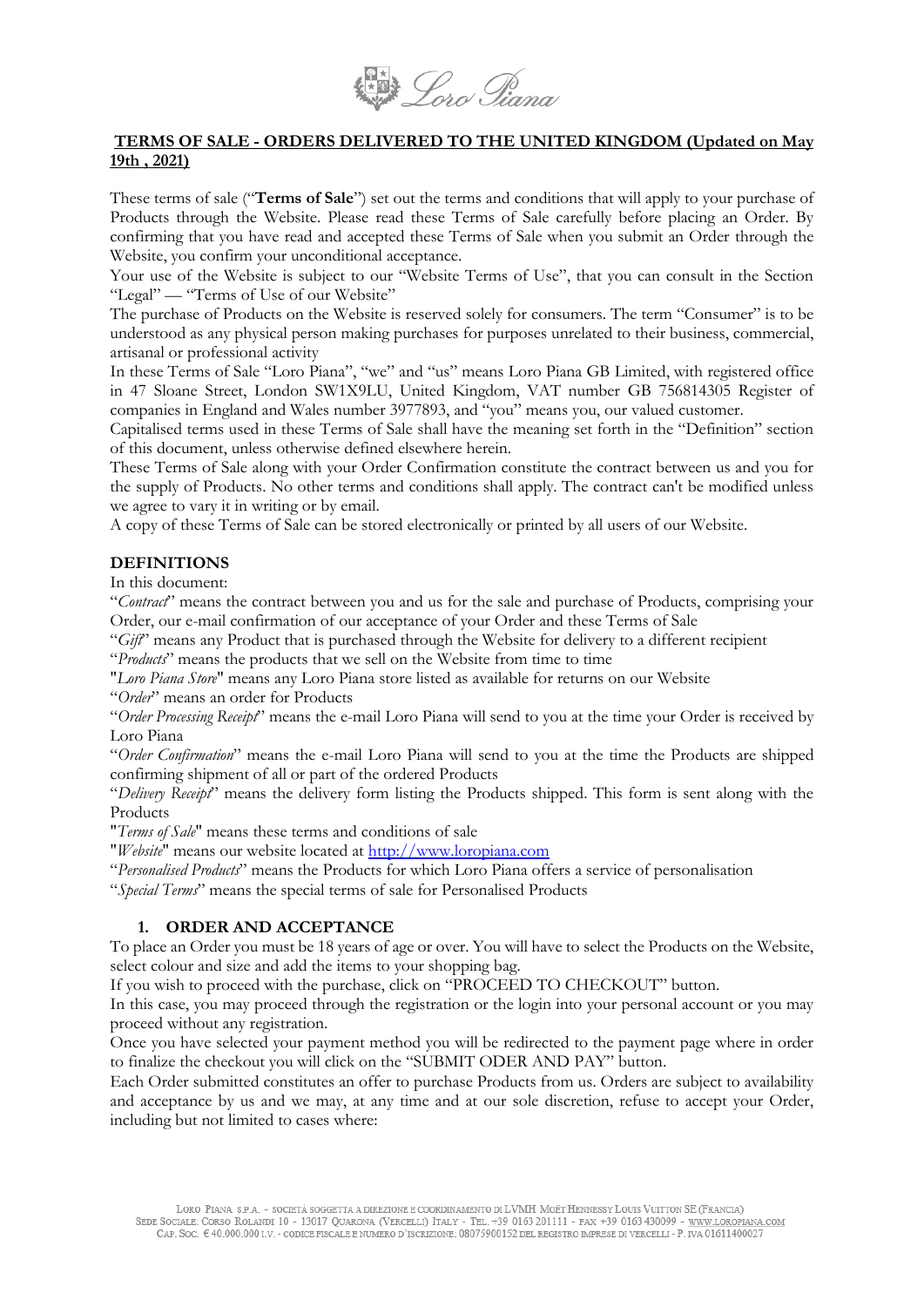

- you provided us with (i) incorrect information, including without limitation, (ii) insufficient or incorrect payment details, incorrect billing information; insufficient or incorrect shipping address — in this regard, please note we do not ship Products to P.O. boxes; or (iii) fraudulent information;

- there is an error on the Website relating to the Products that you have ordered, for example an error relating to the price or description of the Products as displayed on our Website;

- the Products that you have ordered are no longer available through our Website;

- the amount of the proposed transaction is excessively high, based on our case-by-case evaluation, and subject to our discretion; or- we believe that you are under the age of 18.

If we are unable to accept your Order, we will contact you at the e-mail address or telephone number that you have provided to us, as soon as possible within 30 days from the date of your Order. If you place an Order by telephone, you will have to register on the Website during the call and provide us with an e-mail address. After you have placed your Order through the Website or by telephone, you will receive an Order Processing Receipt that is an e-mail from us confirming that your Order has been received by us and is being processed. If you do not receive the Order Processing Receipt within 48 hours of placing the Order, contact us at  $+39.02.77802800$  or by e-mail at [customerservice.eu@loropiana.com](mailto:customerservice.eu@loropiana.com) before you try to place another Order for the same Products.

Please note that the Order Processing Receipt does not constitute acceptance of your Order. The acceptance of your Order and the charge of the amount on your credit card or other means of payment you have selected will take place only when we send you the Order Confirmation through which we inform you that your Order has been shipped. Together with the Order Confirmation you will receive as well an e-invoice for your Order. You hereby acknowledge and agree that we reserve the right to accept your Order in whole or in part; therefore, in the event of partial acceptance, your card will be debited and the Products will be shipped for the part of the Order that was accepted.

If you have any questions, comments or concerns regarding your Order, or if you think that your Order was rejected by us in error, please contact us at the contact details indicated under Section "CUSTOMER SERVICE" below.

# **2. PRODUCT AVAILABILITY**

We will make all reasonable efforts to ensure that the prices and other information about Products displayed on the Website are accurate and up-to-date. However, the inclusion of any Products on our Website does not imply, warrant or guarantee that the Products will be available if you wish to place an Order to purchase them. We will have the right, at any time and without previous notice, to make changes to the information about Products displayed on the Website, including without limitation information about prices, description or the availability of Products. Changes will not however affect the price, availability or description of any Products for which you received the Order Confirmation.

# **3. GIFTS**

You may purchase Products as a Gift and have it sent to a different recipient.

By making a Gift purchase, you represent that you have permission to provide to us information belonging to the Gift recipient. Please note that you will be liable for providing the recipient's personal data in compliance with any applicable privacy law. We invite you to consult our privacy policy on the Website before providing us with a third party's personal data.

We retain the right to reject your order for any reason if we believe that you may not have proper authorization to provide us with third party information, including, but not limited to, recipient name(s) or address(es). We will deliver the Gift to your recipient, in reliance upon your representations. You will receive the Order Confirmation from us when your Gift has been shipped to the recipient confirming that we have accepted your Order for the Gift and an e-invoice for your Order.

# **4. PRICES AND PAYMENTS**

The prices of the Products are indicated on the Website and will be confirmed in the Order check-out page, in the Order Confirmation as well as in the e-invoice you receive after your purchase. We reserve the right to vary the price of our Products at any time, provided that we will not alter the price of any Product after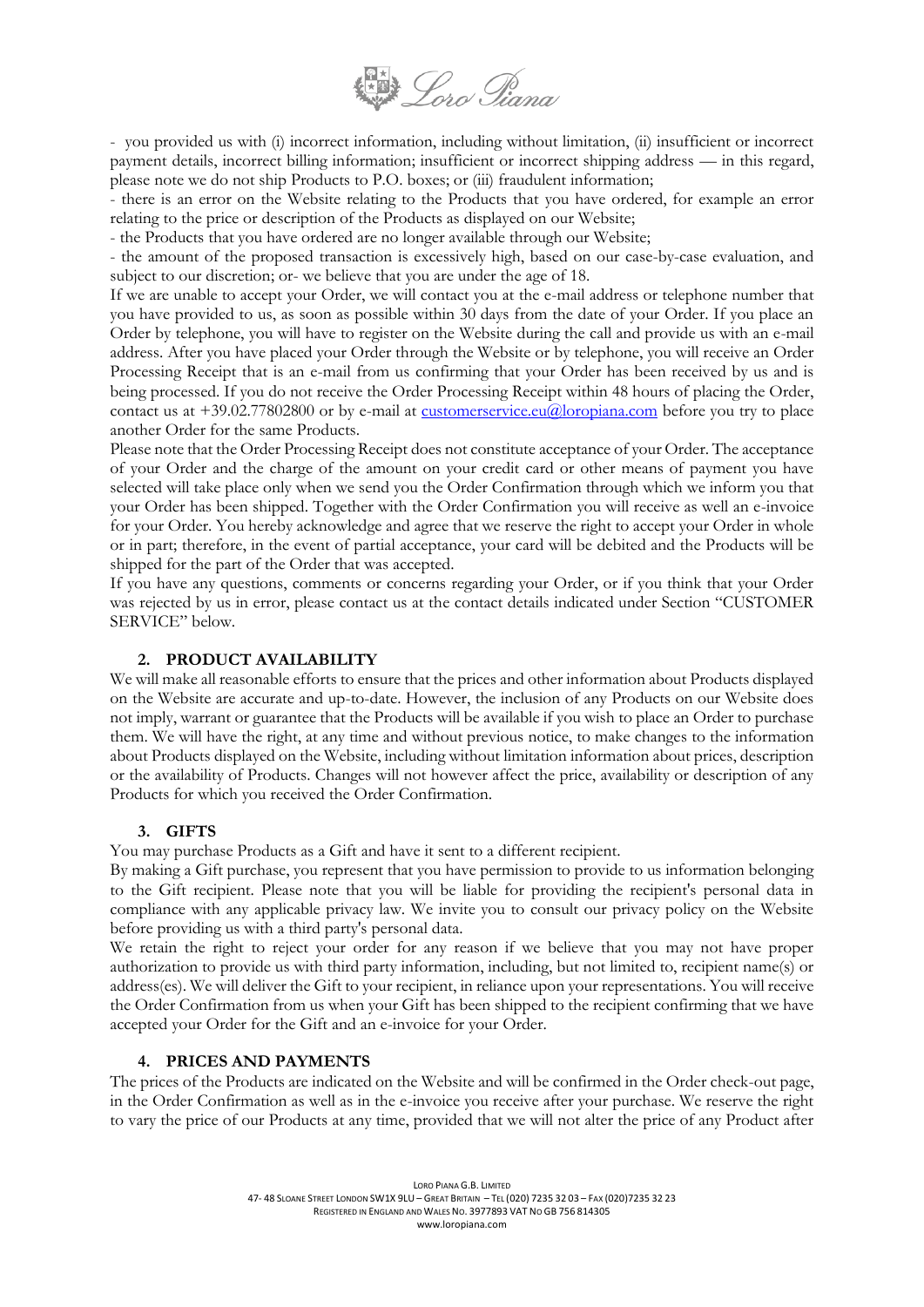

we send you the Order Confirmation. Please be aware that prices charged for any Products purchased on the Website may vary to reflect local market pricing and applicable duties.

Prices are inclusive of VAT unless stated otherwise. Any other taxes and duties – if applicable - are not included and are calculated according to the value of your Order and your shipping destination and are itemized on the Order check-out page, in the Order Confirmation as well as in the e-mailed invoice. Shipping costs may also apply to your Order and will be indicated in the Order check-out page.

You may pay by credit card (save for possible restrictions provided by the applicable laws and regulations), as listed on our check-out page. Payment must be made in the currency as indicated on your Order before you submit it.

Please be advised that you may sustain some extra charges imposed by your credit card issuer or by your bank, for which we deny any responsibility.

*Payment by credit card*. You must supply your card details when you place your Order. We will place a "hold" on your payment card for the total value of your Order. If the "hold" on your card has been authorised by your bank, your credit card will be debited for the total value of the Order Confirmation at the time the Products are shipped to you. We will not accept your Order, neither will we supply the Products to you until your credit card issuer has authorised the use of your card for payment of the Products ordered. If we do not receive such authorisation we will notify you. We reserve the right to verify the identity of the credit card holder by requesting appropriate documentation.

After a "hold" on your payment card has been authorized by your bank, please be advised that, in case your credit card is debited for a lower amount than the total amount "held", it is possible that the balance is not immediately fully available to you for reasons beyond our control (eg: delays by your credit card issuer in removing the "hold" from your credit card).

# **5. DELIVERY AND ORDER TRACKING**

Shipping is available only in the United Kingdom when ordering Products from the Website. You can view the countries to which we ship Products and from which we accept returns/exchanges directly on our Website.

We will not deliver any Products unless or until payment has been authorized and/or credited on Loro Piana's bank account. When the Products have been delivered to our carrier, we will send you the Order Confirmation.

Delivery will be made by courier during normal business hours. Please be advised that shipping costs may apply to your Order and that our courier cannot deliver packages without receiving a signature and/or payment of applicable customs duties.

We will make any reasonable effort to deliver the Products within the number of days specified on your Order Confirmation. However, any delivery date or time specified by us is a best estimate only, and we will not be liable for any loss or damage suffered by you through any such delay in delivery. You can track the progress of your Order by entering the tracking number provided in your Order Confirmation. Products that we deliver to you will become your property at the time that you receive them. As soon as we have delivered the Products to you, you will become responsible for them and for any loss or damage to them thereafter.

Upon delivery of the Products, and before signing any document attesting delivery, you must carefully check the integrity of the package and, should the package be damaged or altered, you must write in the document attesting delivery that you reserve the right to verify the content. You hereby waive your rights to any refund or reimbursement if you fail to comply with these provisions.

# **6. RESALE / RESHIPPING OF OUR MERCHANDISE**

The resale, rental or transfer for commercial or professional reasons of Products purchased on the Site is strictly forbidden. We reserve the right to refuse to accept your Order, if we suspect that you intend to resell our Products.

# **7. HOW DO I RETURN/EXCHANGE AN ITEM?**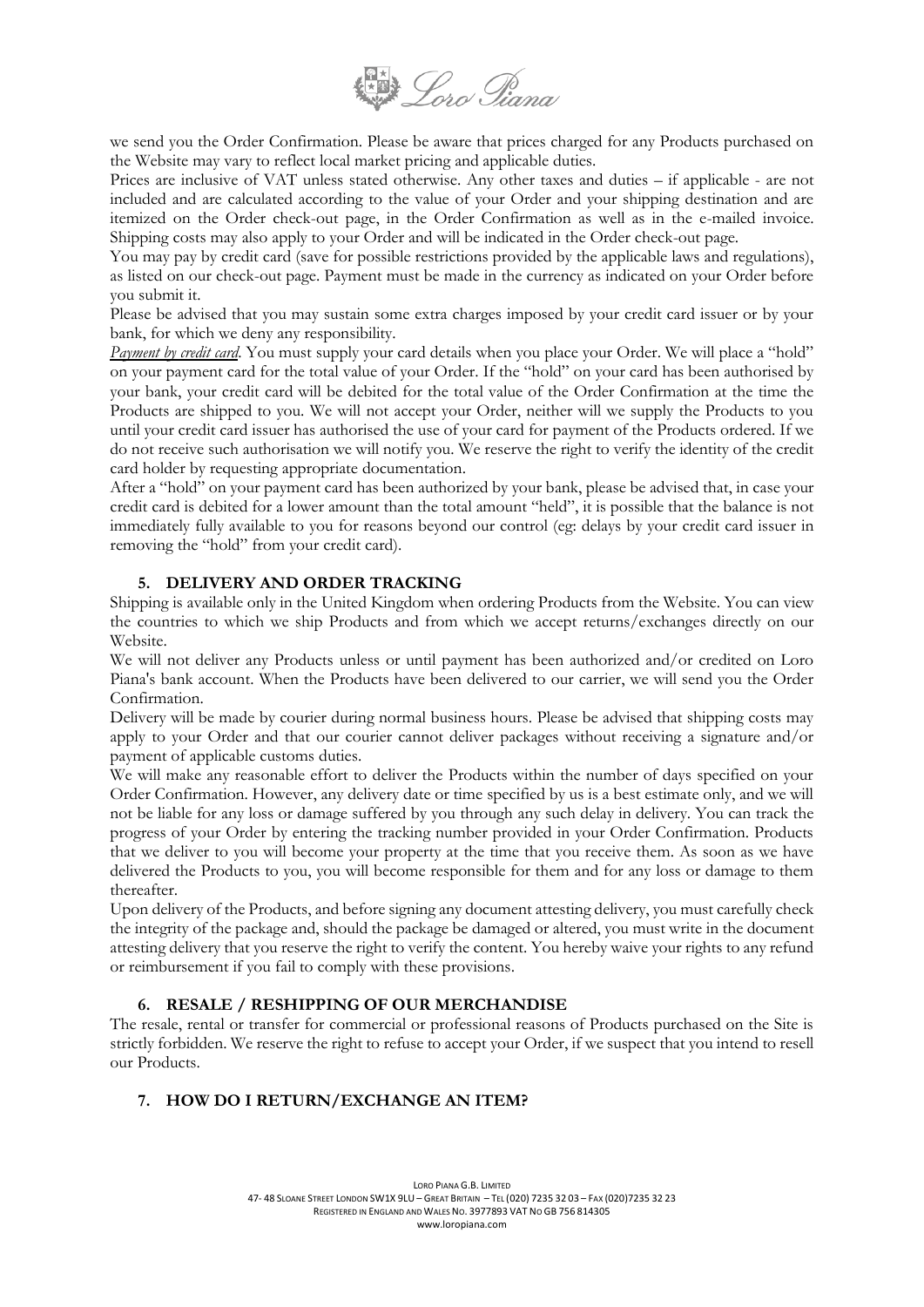

The following policy applies only to Products purchased on our Website. We cannot accept returns/exchanges of Products purchased on other websites, in physical stores, or Products from countries where we do not ship merchandise directly.

Please see the specific applicable conditions below:

# **A. To Return or Exchange An Item Online Using Loro Piana's Free Pick Up Service:**

## i. Items Purchased By You:

You may return or exchange the colour or size of any online purchase made by you, within 30 days after the Products are received. Each item can be exchanged or returned one time only. Please note we only accept exchanges for changing the colour or size of the same item already purchased. If you would like a different item, please return your purchase and place a new order.

Returning or exchanging purchased Products using our return service is free and can be done in 3 easy steps:

- 1. Please login to your Account. Under "Order History", you can select the detail page for the relevant Order and indicate the items which you would like to return/exchange as well as the reason for the return or the new colour/size desired. You will receive a Return Authorization Number. Print this number directly from the site (alternatively if you do not have access to a printer, handwrite the Return Authorization Number on the line indicated in the Delivery Receipt that you received with the original shipment).
- 2. Place all items for return/exchange new, unused, and in perfect condition with all of the tags and labels attached in their original boxes and packaging along with the Return Authorization Number (printed or handwritten as per the above).
- 3. Attach the ESHOP URGENT sticker and the DHL return label that you received with the original shipment to the outside of the box. In case you want to specify a different pickup address, you can do it while entering the return request (step 1. In the instructions above) and print a new return label. Call DHL directly or visit their website to schedule a free pick up. You will be asked to provide the Loro Piana client code which will appear automatically on your air way bill, and the best time for a pick up. Return shipments using DHL will be provided to you free of charge.

The right to return an item using the Loro Piana's Free Pick Up Service is compliant with the right of withdrawal established by the Consumer Contracts (Information, Cancellation and Additional Charges) Regulations 2013, according to which consumers have a right of withdrawal from contracts concluded at a distance and consumer contracts concluded outside of your business premises.

# ii. Items You Received As a Gift:

Unfortunately, Gifts cannot be returned for a refund using our online process; Gifts can only be exchanged for a different size and/or colour within 30 days after the Gift items are received. Each Gift item you receive can be exchanged one time only.

For a gift exchange please contact our customer service either by email [customerservice.eu@loropiana.com](mailto:customerservice.eu@loropiana.com) or by phone +39.02.77802800 to receive a Return Authorization Number and then follow the steps 2. to 3. listed in point i. above.

Please note that when the Products are returned to us, we will review them for quality control. If the Products are sent back in perfect condition, new, unused, and with all of the tags and labels attached, we will approve the return and, as the case may be, exchange the Products or reimburse the total amount paid minus original shipping costs to the credit card used for the original purchase. We will credit the refund to the credit card that you used to pay for the Products within approximately thirty (30) days from the date that we receive the returned Products, save for possible delays of technical nature not attributable to us (e.g.: malfunctions of the credit card system).

In cases where the Products appear to be worn or used, are missing any of the labels or tags, do not comply with our Terms of Sale, are sent from countries where we do not ship directly or where we have any reason to believe that the Products are fraudulent or were not purchased directly on our Website, we will not be able to accept the return/exchange and we will send the original Products back to you.

# **B. Return of damaged or faulty Products**

All Products are covered by a 24 (twenty-four) month warranty for lack of conformity as provided by law, without prejudice to the possibility that local law may provide for a different timing of the compulsory legal guarantee.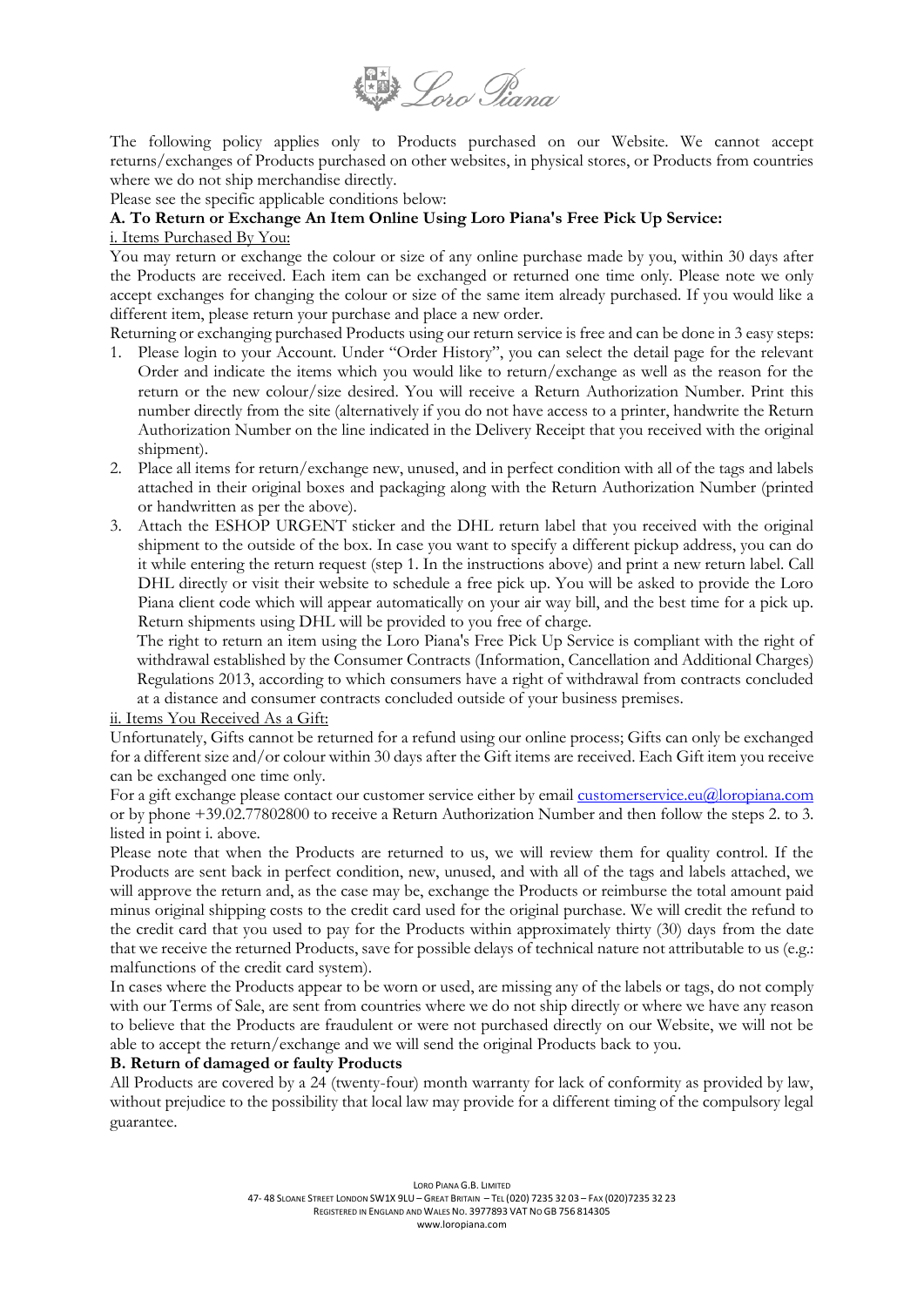

To benefit from the guarantee, you must be able to show when the Products were purchased by keeping the Delivery Receipt that you received in the original shipment.

This policy applies both to online items purchased by you and online items you received as a Gift.

For returns related to quality concerns that occur within 30 days of Products being received, please follow the procedures outlined above under letters A. - point i. for Products purchased by you on our Website and point ii. for items you received as a Gift - or B. For returns after 30 days of Products being received, please contact our Customer Service at [customerservice.eu@loropiana.com](mailto:customerservice.eu@loropiana.com) or +39.02.77802800.

At the time of delivery, you are required to check the Products in order to ascertain that their conform with the Products ordered and that they do not show any defects. You should inform us of the existence of any such lack of conformity within a period of 2 (two) months from the day when you detected the lack of conformity.

Unless proved otherwise, any lack of conformity which becomes apparent within 6 (six) months of delivery of the Products shall be presumed to have existed at the time of delivery unless this presumption is incompatible with the nature of the product or the nature of the lack of conformity.

Please note that when the Products are returned for quality problems we will examine them. If the Products have quality problems, we will repair them (if possible) or replace them with new Products. If we are unable to repair or replace the Products in a timely and satisfactory manner, then:

- for Products purchased by you on our Website, we will refund the price paid for the Products (along with the initial shipping costs and any costs borne by you to return the Products, provided you provide evidence thereof in writing) to the credit card used for the original purchase in accordance with the applicable regulations. You remain responsible for any charge applied by your bank. To the extent permitted by applicable law any refund made to you shall be reduced to take account of the use that you have had of the Products since its delivery.

- for items you received as a Gift, the refund can only be issued to the purchaser therefore you will be contacted by the Customer Service to obtain all the necessary information in connection thereto.

The warranty for lack of conformity will be applicable only if the Products have been used correctly, in compliance with its intended purpose and in accordance with the use and washing instructions contained in and/or furnished with the Products. Therefore, if we reasonably believe that the Products you have returned to us are not faulty/damaged and do not have quality problems, or have been damaged due to misuse or were shipped to us later than the above mentioned deadline, you will not be entitled to a refund and/or repair and/or exchange and we will return the original Products to you.

## **8. ALTERATIONS**

The alteration service offers size fitting to customers. For instance, hem the pants leg, bring in the waist or shorten jacket sleeves can be considered illustrative examples of alterations.

Any adjustment of the original product design is not considered an alteration (e.g. shortening of sleeves to a three-quarter length or modifying a neckline).

In the same way, product personalization, customization and repair are not considered an alteration.

You can bring any items you have purchased online in one of Loro Piana Directly Operated Stores located in the country where the items were shipped for basic alterations. Alterations are provided free of charge within six (6) months after the items are purchased. Please bring a copy of the Receipt, as well as the item to be altered. The timing of alterations depends on the services requested, the number of items to be altered, and the availability of the staff at each store.

## **9. CUSTOMER SERVICE**

We offer customer assistance for any questions related to the use of the Website, the placement of an Order, the tracking of Products, the availability of Products, the login/registration process and any further information you may need in connection with the use of our Website and/or our Products. Our customer service is available in English and Italian language Monday through Friday between the hours of 9 and 18 CET with the exception of holidays.

If you need any information we invite you to refer to the "FAQ section" on our Website and if you are not satisfied you may contact us at the following email or by phone:

- Email: [customerservice.eu@loropiana.com](mailto:customerservice.eu@loropiana.com)

LORO PIANA G.B. LIMITED 47- 48 SLOANE STREET LONDON SW1X 9LU – GREAT BRITAIN – TEL (020) 7235 32 03 – FAX (020)7235 32 23 REGISTERED IN ENGLAND AND WALES NO. 3977893 VAT NO GB 756 814305 www.loropiana.com